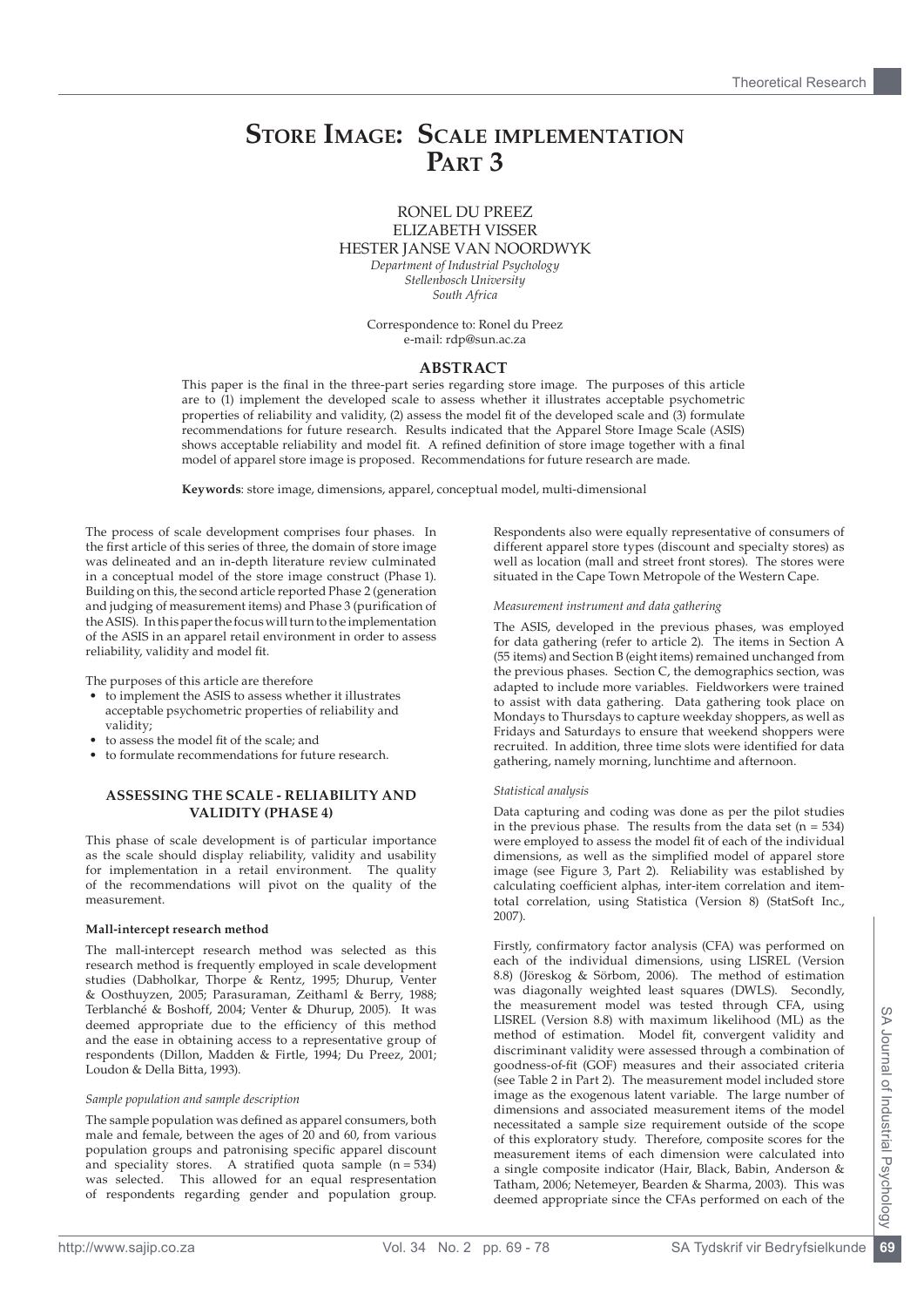individual dimensions allowed for individual item analysis, whilst the CFA performed on the simplified model of apparel store image allowed for assessing the total model fit. Thus, the dimensions (as per the simplified model of apparel store image) were identified as indicator variables.

# **RESULTS AND DISCUSSION**

#### **Sample profile**

Table 1 provides a summary of the demographic characteristics of the sample population.

|                                                      | <b>TABLE 1</b><br>Demographic profile of respondents - Mall intercept study |     |       |
|------------------------------------------------------|-----------------------------------------------------------------------------|-----|-------|
| <b>VARIABLES</b>                                     | <b>CATEGORIES</b>                                                           | n   | $\%$  |
| Gender (n = 531)                                     | Male                                                                        | 265 | 49.91 |
|                                                      | Female                                                                      | 266 | 50.09 |
| Age (n = 533)                                        | < 20                                                                        | 52  | 9.76  |
|                                                      | $20 - 29$                                                                   | 249 | 46.72 |
|                                                      | $30 - 39$                                                                   | 121 | 22.70 |
|                                                      | $40 - 49$                                                                   | 56  | 10.51 |
|                                                      | $50 - 59$                                                                   | 39  | 7.32  |
|                                                      | >60                                                                         | 16  | 3.00  |
| Population group ( $n = 528$ )                       | <b>Black</b>                                                                | 174 | 32.95 |
|                                                      | Coloured                                                                    | 181 | 34.28 |
|                                                      | White                                                                       | 170 | 32.20 |
| Home language ( $n = 514$ )                          | Afrikaans                                                                   | 236 | 45.91 |
|                                                      | English                                                                     | 112 | 21.79 |
|                                                      | Other                                                                       | 166 | 32.3  |
| Marital status (n = 523)                             | Cohabitating/living together                                                | 18  | 3.44  |
|                                                      | Married                                                                     | 171 | 32.60 |
|                                                      | Not married                                                                 | 302 | 57.74 |
|                                                      | Divorced/separated                                                          | 20  | 3.82  |
|                                                      | Widow/widower                                                               | 12  | 2.29  |
| Job description ( $n = 534$ )                        | Unemployed                                                                  | 59  | 11.05 |
|                                                      | Clerical, salesperson,<br>technician, secretarial                           | 127 | 23.78 |
|                                                      | Middle management (teacher,<br>nursing sister)                              | 57  | 10.67 |
|                                                      | Corporate (manager)                                                         | 20  | 3.75  |
|                                                      | Professional (doctor, director)                                             | 25  | 4.68  |
|                                                      | Homemaker                                                                   | 28  | 5.24  |
|                                                      | Retired                                                                     | 15  | 2.81  |
|                                                      | Other                                                                       | 203 | 38.01 |
| Monthly income ( $n = 526$ )                         | $<$ R500                                                                    | 42  | 7.98  |
|                                                      | R501-R1 000                                                                 | 44  | 8.37  |
|                                                      | R1 001-R3 000                                                               | 106 | 20.15 |
|                                                      | R3 001-R5 000                                                               | 76  | 14.45 |
|                                                      | R5 001-R7 000                                                               | 75  | 14.26 |
|                                                      | R7 001-R10 000                                                              | 54  | 10.27 |
|                                                      | R10 001-R20 000                                                             | 77  | 14.64 |
|                                                      | R20 001-R30 000                                                             | 24  | 4.56  |
|                                                      | $>$ R30000                                                                  | 28  | 5.43  |
| How often you buy<br>clothes? ( $n = 533$ )          | When needed                                                                 | 178 | 33.40 |
|                                                      | Once a year                                                                 | 13  | 2.44  |
|                                                      | Twice a year                                                                | 28  | 5.25  |
|                                                      | Three times a year                                                          | 34  | 6.38  |
|                                                      | Monthly                                                                     | 199 | 37.34 |
|                                                      | Weekly                                                                      | 57  | 10.69 |
|                                                      | Other                                                                       | 24  | 4.50  |
| Average monthly spending<br>on clothes ( $n = 529$ ) | $<$ R $99$                                                                  | 33  | 6.24  |
|                                                      | R100-R199                                                                   | 52  | 9.83  |
|                                                      | R200-R299                                                                   | 93  | 17.58 |
|                                                      | R300-R399                                                                   | 77  | 14.56 |
|                                                      | R400-R499                                                                   | 61  | 11.53 |
|                                                      | R500-R599                                                                   | 68  | 12.85 |
|                                                      | > R600                                                                      | 145 | 27.41 |

**TABLE 2**<br>Reliability and item-total correlations – Mall intercept study

| <b>CONSTRUCT</b> | <b>DIMENSIONS</b> | ITEM                         | NO. OF ITEMS   | <b>COEFFICIENT</b><br>ALPHA | DELETED<br>ALPHAI | <b>CORRELATIONS</b><br><b>TEM-TOTAL</b> |
|------------------|-------------------|------------------------------|----------------|-----------------------------|-------------------|-----------------------------------------|
| Store image      |                   |                              | 55             | 0.83                        |                   |                                         |
|                  | Atmosphere        |                              | 6              | 0.68                        |                   |                                         |
|                  |                   | 1                            |                |                             | 0.62              | 0.43                                    |
|                  |                   | $\overline{\mathbf{c}}$<br>3 |                |                             | 0.60              | 0.51                                    |
|                  |                   | 4                            |                |                             | 0.60<br>0.65      | 0.52<br>0.37                            |
|                  |                   | 5                            |                |                             | 0.64              | 0.41                                    |
|                  |                   | 6                            |                |                             | 0.69              | 0.22                                    |
|                  | Convenience       |                              | $\overline{7}$ | 0.69                        |                   |                                         |
|                  |                   | 7                            |                |                             | 0.66              | 0.40                                    |
|                  |                   | 8                            |                |                             | 0.66              | 0.40                                    |
|                  |                   | 9<br>10                      |                |                             | 0.65<br>0.66      | 0.42<br>0.41                            |
|                  |                   | 11                           |                |                             | 0.64              | 0.48                                    |
|                  |                   | 12                           |                |                             | 0.68              | 0.32                                    |
|                  |                   | 13                           |                |                             | 0.67              | 0.38                                    |
|                  | Facilities        |                              | 7              | 0.77                        |                   |                                         |
|                  |                   | 14                           |                |                             | 0.75              | 0.47                                    |
|                  |                   | 15                           |                |                             | 0.74              | 0.52                                    |
|                  |                   | 16<br>17                     |                |                             | 0.73<br>0.74      | 0.55<br>0.50                            |
|                  |                   | 18                           |                |                             | 0.75              | 0.44                                    |
|                  |                   | 19                           |                |                             | 0.73              | 0.53                                    |
|                  |                   | 20                           |                |                             | 0.76              | 0.42                                    |
|                  | Institutional     |                              | 6              | 0.72                        |                   |                                         |
|                  |                   | 21                           |                |                             | 0.70              | 0.40                                    |
|                  |                   | 22                           |                |                             | 0.65              | 0.57                                    |
|                  |                   | 23<br>24                     |                |                             | 0.69<br>0.68      | 0.46<br>0.49                            |
|                  |                   | 25                           |                |                             | 0.67              | 0.52                                    |
|                  |                   | 26                           |                |                             | 0.72              | 0.32                                    |
|                  | Merchandise       |                              | 8              | 0.77                        |                   |                                         |
|                  |                   | 27                           |                |                             | 0.76              | 0.34                                    |
|                  |                   | 28                           |                |                             | 0.74              | 0.48                                    |
|                  |                   | 29                           |                |                             | 0.73              | 0.54                                    |
|                  |                   | 30                           |                |                             | 0.72              | 0.56                                    |
|                  |                   | 31                           |                |                             | 0.72              | 0.56                                    |
|                  |                   | 32<br>33                     |                |                             | 0.73<br>0.75      | 0.50<br>0.40                            |
|                  |                   | 34                           |                |                             | 0.76              | 0.37                                    |
|                  | Promotion         |                              | 8              | 0.78                        |                   |                                         |
|                  |                   | 35                           |                |                             | 0.77              | 0.40                                    |
|                  |                   | 36                           |                |                             | 0.77              | 0.46                                    |
|                  |                   | 37                           |                |                             | 0.76              | 0.50                                    |
|                  |                   | 38                           |                |                             | 0.76              | 0.47                                    |
|                  |                   | 39<br>40                     |                |                             | 0.75<br>0.76      | 0.55<br>0.50                            |
|                  |                   | 41                           |                |                             | 0.75              | 0.57                                    |
|                  |                   | 42                           |                |                             | 0.76              | 0.48                                    |
|                  | Sales personnel   |                              | 5              | 0.79                        |                   |                                         |
|                  |                   | 43                           |                |                             | 0.79              | 0.43                                    |
|                  |                   | 44                           |                |                             | 0.77              | 0.52                                    |
|                  |                   | 45<br>46                     |                |                             | 0.72              | 0.65                                    |
|                  |                   | 47                           |                |                             | 0.73<br>0.73      | 0.63<br>0.62                            |
|                  | Service           |                              | 8              | 0.73                        |                   |                                         |
|                  |                   | 48<br>49                     |                |                             | 0.72              | 0.33<br>0.26                            |
|                  |                   | 50                           |                |                             | 0.73<br>0.72      | 0.30                                    |
|                  |                   | 51                           |                |                             | 0.67              | 0.56                                    |
|                  |                   | 52                           |                |                             | 0.68              | 0.51                                    |
|                  |                   | 53                           |                |                             | 0.70              | 0.45                                    |
|                  |                   | 54                           |                |                             | 0.69              | 0.47                                    |
|                  |                   | 55                           |                |                             | 0.69              | 0.50                                    |

Values not meeting the criteria are highlighted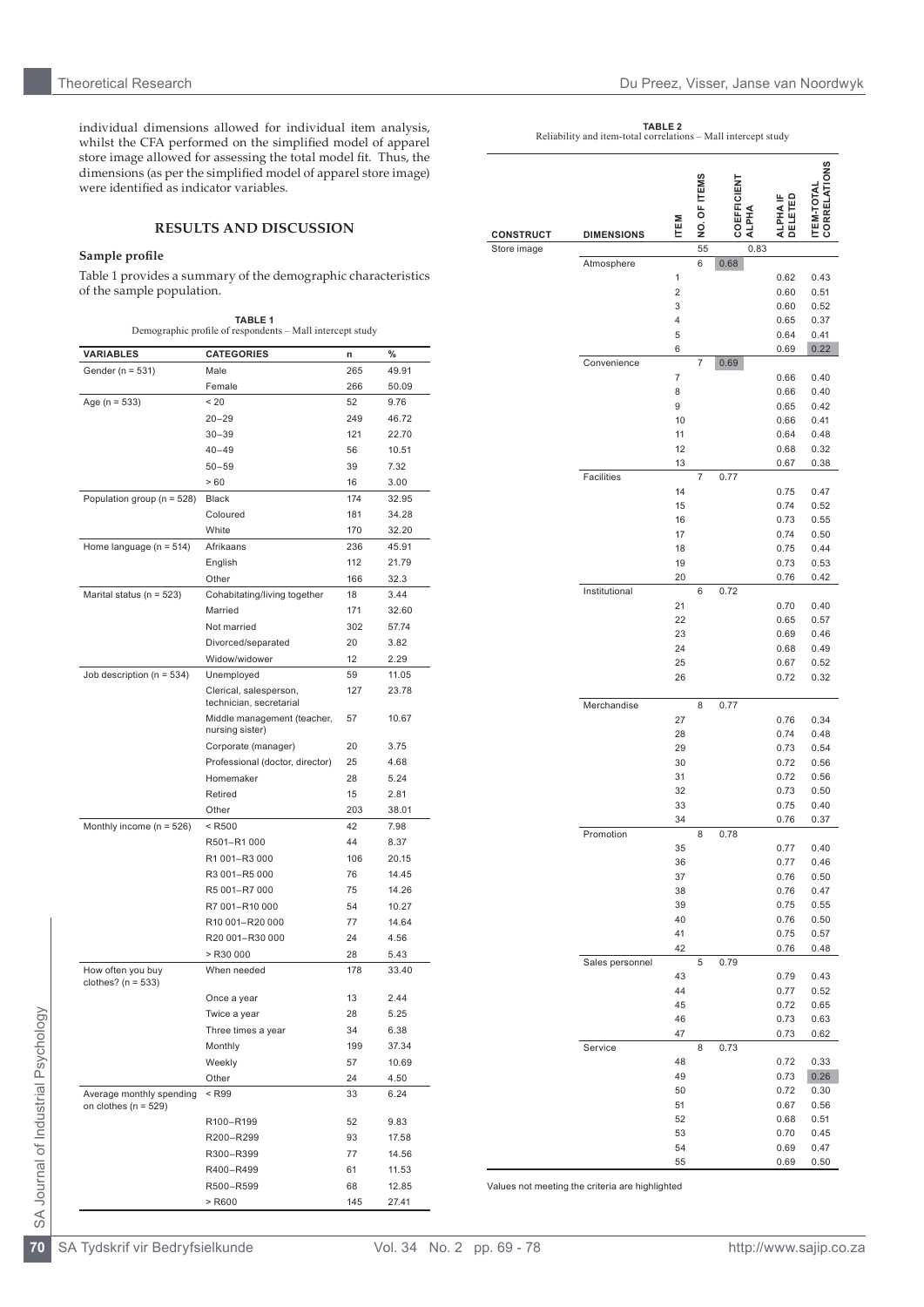## **Reliability**

The coefficient alpha for the total scale was recorded at 0.83, whilst values for the individual dimensions ranged from 0.68 to 0.79 as presented in Table 2. The Atmosphere ( $\alpha$  = 0.68) and Convenience ( $\alpha$  = 0.69) dimensions did not meet the set criteria for alpha > 0.7. All inter-item correlations were within the set parameters of 0.2–0.5. The item-total correlations of 0.22 for item 6 (shopping experience) and 0.26 for item 49 (courteousness of sales personnel) did not meet the adopted cut-off value of  $> 0.3$ and could negatively influence scale reliability.

## **Model fit – individual dimensions**

CFA employing DWLS as method of estimation was performed separately on each of the dimensions. The indices of model fit are summarised in Table 3. The significant normal theory weighted least square chi-square statistics for all the dimensions are indicative of a significant discrepancy between the covariance matrix of the implied and observed model, thereby suggesting poor model fit. However, caution should be taken when interpreting the chi-square statistic, since it is sensitive to multivariate normality and sample size (Diamantopoulos & Sigauw, 2000).

The examination of the various model fit indices led to the conclusion that the Atmosphere, Convenience and Institutional dimensions exhibited good fit. The Promotion dimension also demonstrated good fit, except for the standardised root mean residual (RMR) value that fell marginally outside of the proposed fit criterion. The absolute fit measures, apart from the goodness-of-fit index (GFI) and adjusted goodness-of-fit index (AGFI) measures, for the Facilities and Sales personnel dimensions indicated poor fit, although the incremental fit indices supported good fit. It could be argued that these models show at least acceptable fit. Lastly, the absolute fit measures, except for the GFI and AGFI indices for Merchandise and Service, suggested poor fit, which is further supported by one of the incremental fit indices, namely, the non-normed fit index (NNFI). However, all other incremental fit indices presented a good fit. Thus, the model fit on these dimensions can be considered as marginally acceptable.

To identify problematic measurement items the deletion of which could contribute to improved model fit for each of the dimensions, the path estimates, standardised residuals, variance extracted (VE) and criterion reliability (CR) were considered according to the set criteria (refer to Table 4). The literature cautioned, however, that individual items should only be considered for deletion if their deletion can be justified theoretically (Hair *et al*., 2006). Therefore, the results for each dimension were considered in conjunction with results from previous store image research. Table 4 depicts the completely standardised loadings, VE and CR of all the dimensions. The criteria will be used in conjunction with the literature to decide upon the deletion or retention of items. Values not meeting the criteria are highlighted.

**Atmosphere**: The deletion of item 6 is supported by its itemtotal correlation (0.22). All the standardised residuals for this dimension met the set criteria (see Table 5). The CFA results supported the retention of items 1 to 5 and were consistent with previous research findings associating these items with the Atmosphere dimension (Janse van Noordwyk, 2002; Kotler, 1973–1974; Moye & Kincade, 2002; Thang & Tan, 2003). The empirical results of this study indicated that item 6 (relating to shopping experience) should be considered for deletion. This is inconsistent with findings from previous research (Janse van Noordwyk, 2002; Kim & Jin, 2001). However, Terblanché and Boshoff (2004) developed a generic instrument to measure consumer satisfaction with the controllable elements of the instore shopping experience. Their results indicated that shopping experience is a function not only of the *internal store environment* but also of *merchandise value*, *personal interaction, merchandise variety* and *complaint* handling. (2003) showed that shopping experience was associated with Sales personnel service. It could be deduced that shopping experience is associated with the store atmosphere but not exclusively so. Thus, results from these studies suggested that this item might be associated with more than one store image dimension. It should, therefore, be considered for deletion from the Atmosphere dimension.

**Convenience**: The standardised residuals (see Table 6) between items 9 and 10 (2.93) and items 8 and 12 (2.89) fell outside of the |2.5| criterion. However, they did not exceed the |4| criterion and should be retained, since there is no evidence from the completely standardised loadings to suggest their deletion.

The retention of all items in the Convenience dimension was supported by previous store image research focussing on item-specific content (Bellenger, Robertson & Greenberg, 1977; Chowdhary, 1999; Hansen & Deutscher, 1977–1978; Huddleston, Ford & Mahoney, 1990; Janse van Noordwyk, 2002; Kim & Jin, 2001; Kleinhans, 2003; Lumpkin, Greenberg & Goldstucker, 1985; Marks, 1976; Sullivan, Savitt, Zheng & Cui, 2002; Thang & Tan, 2003; Wong & Teas, 2001).

**Facilities**: All of the scale items had completely standardised loadings > 0.5, suggesting that all items should be retained. However, VE was calculated at 0.39. High standardised residuals (SR) between items is presented in Table 7. The SR between items 18 and 19 (9.40) and items 15 and 16 (7.05) exceeded the |4| criterion. Item 15 also shared high SR, although not exceeding |4|, with items 18 (-3.91) and 19 (-3.50), as did item 19 with items 15 (-3.50) and 16 (-2.59). This suggested that items 15 and 19 should be considered for deletion based on their high residual values. The SR between items 17 and 20 (2.61) exceeded the |2.5| criterion, but no other evidence suggested the deletion of these items and they should, therefore, be retained.

Janse van Noordwyk (2002) included store appearance (item 14) and fixtures (item 17) within the Facilities dimension. Kleinhans (2003) as well as Wong and Teas (2003) corroborated

|                                                                          | <b>TABLE 3</b> |  |
|--------------------------------------------------------------------------|----------------|--|
| Model fit indices of CFA on individual dimensions - Mall intercept study |                |  |

|                                                 |                   |                   |                    |                                                                                         |                    |                    | <b>SALES</b>       |                    |
|-------------------------------------------------|-------------------|-------------------|--------------------|-----------------------------------------------------------------------------------------|--------------------|--------------------|--------------------|--------------------|
| <b>MODEL FIT INDICES</b>                        |                   |                   |                    | ATMOSPHERE CONVENIENCE FACILITIES INSTITUTIONAL MERCHANDISE PROMOTION PERSONNEL SERVICE |                    |                    |                    |                    |
| <b>Absolute Fit Measure</b>                     |                   |                   |                    |                                                                                         |                    |                    |                    |                    |
| Degrees of Freedom                              | 9                 | 14                | 14                 | 9                                                                                       | 20                 | 20                 | 5                  | 20                 |
| Normal Theory Weighted Least Square Chi-Square  | 26.95<br>p < 0.01 | 79.96<br>p < 0.01 | 373.85<br>p < 0.01 | 75.56<br>p < 0.01                                                                       | 826.27<br>p < 0.01 | 181.93<br>p < 0.01 | 153.13<br>p < 0.01 | 626.00<br>p < 0.01 |
| Root Mean Square Error of Approximation (RMSEA) | 0.020             | 0.057             | 0.13               | 0.073                                                                                   | 0.15               | 0.063              | 0.15               | 0.14               |
| Standardised Root Mean Residual (RMR)           | 0.031             | 0.050             | 0.094              | 0.050                                                                                   | 0.13               | 0.062              | 0.071              | 0.13               |
| Goodness of Fit Index (GFI)                     | 1.00              | 0.99              | 0.97               | 0.99                                                                                    | 0.95               | 0.99               | 0.99               | 0.95               |
| Adjusted Goodness of Fit (AGFI)                 | 0.99              | 0.98              | 0.93               | 0.98                                                                                    | 0.91               | 0.98               | 0.96               | 0.91               |
| <b>Incremental Fit Measures</b>                 |                   |                   |                    |                                                                                         |                    |                    |                    |                    |
| Non-Normed Fit Index (NNFI)                     | 1.00              | 0.98              | 0.92               | 0.98                                                                                    | 0.89               | 0.99               | 0.95               | 0.89               |
| Comparative Fit Index (CFI)                     | 1.00              | 0.99              | 0.95               | 0.99                                                                                    | 0.92               | 0.99               | 0.97               | 0.92               |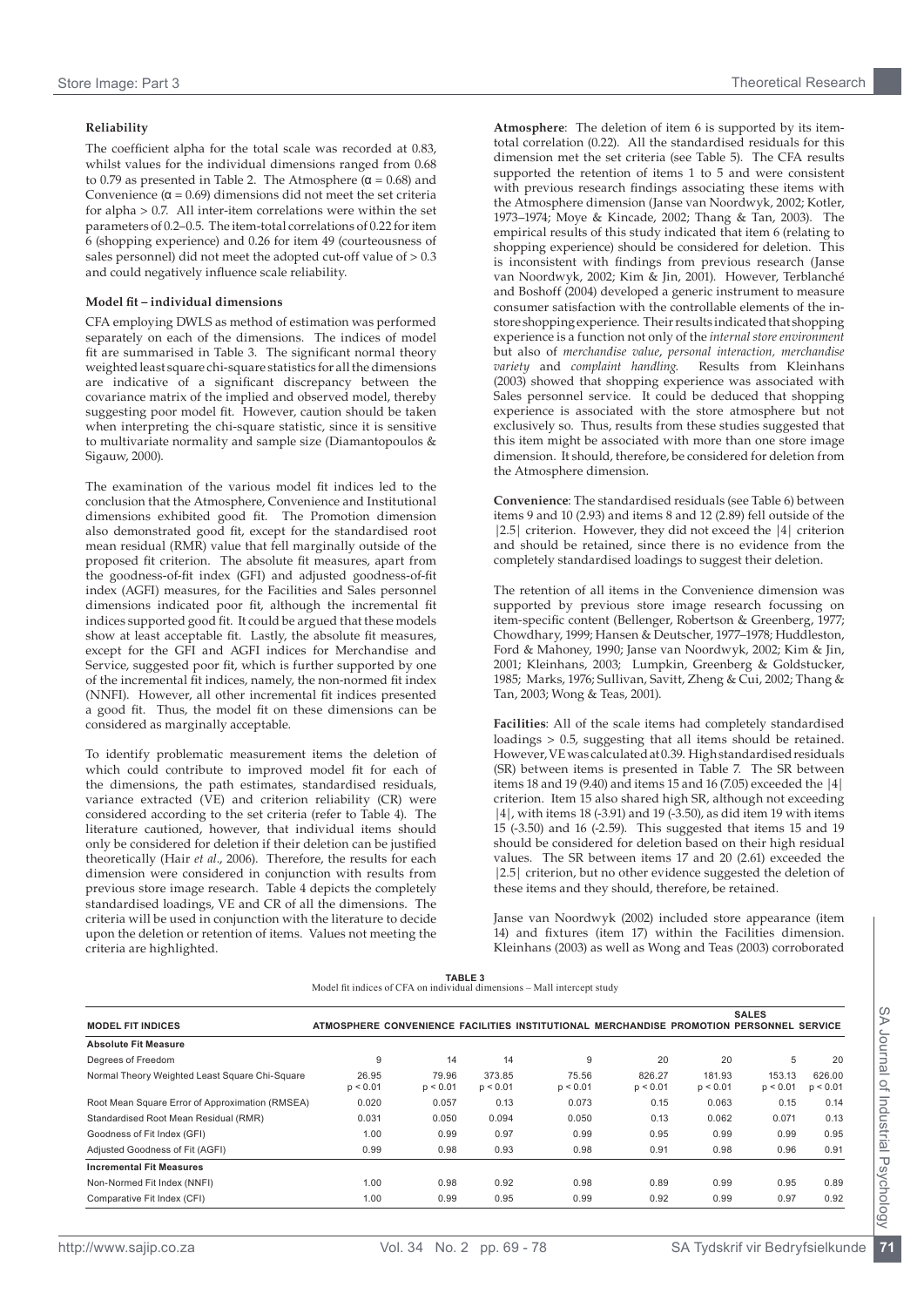the association of store appearance with the Facilities dimension. Results from Kim and Jin (2001) and Sullivan *et al*. (2002) supported the inclusion of convenience of facilities (item 20) in the Facilities dimension.

The deletion of items 15 and 19, as suggested by the CFA results, should be considered in conjunction with the retention of items 16 and 18. Items 15 and 16 relate to the position and width of the aisles in the store respectively. Previous store image research also identified layout as underpinning the Facilities dimension (Hansen & Deutscher, 1977–1978; Janse van Noordwyk, 2002; Lindquist, 1974–1975; Wong & Yu, 2003). To operationalise layout, items were included to measure both the position and width of the aisles based on previous store image research (Kim & Jin, 2001; Kleinhans, 2003). Similarly, items 18 and 19 referred to the number of and lighting in the fitting rooms respectively. Fitting rooms were identified as a subdimension of Facilities based on previous research on consumer expectations for service at apparel retail outlets (Lee & Johnson, 1997), the large-size female apparel consumer (Janse van Noordwyk, 2002) and consumer perception and preference regarding department stores (Thang & Tan, 2003). According to Kleinhans (2003), store layout was operationalised through items 18 and 19. However, results suggested that aisle width (item 16) and number of fitting rooms (item 18) were better measures of store layout and fitting rooms. Therefore, there were no theoretical objections to the deletion of aisle position (item 15) and lighting in fitting rooms (item 19).

**Institutional**: Item 26 (0.41) should be considered for deletion. The SR (Table 4.16) between items 24 and 25 (4.11) exceeded the cut-off value of |4|, but only marginally. No other evidence supports the deletion of either of these items, thus suggesting that these items should be retained for further testing. Similarly, the SR between items 21 and 22 (2.90) exceeded the |2.5| criteria, but with no other evidence to suggest deletion.

Previous research supports the retention of items 21 to 25 (Hansen & Deutscher, 1977–1978; Janse van Noordwyk, 2002; Lindquist, 1974–1975). Item 26, relating to the store's efforts to build a personal relationship with customers (e.g. personalised letters), was derived from research done by Janse van Noordwyk (2002). CFA results support the deletion of this item. Since this item appears in only one isolated research finding, it is not substantial enough to warrant its retention, and this item should thus be considered for deletion.

**Merchandise**: Based on the completely standardised loading of item 27 (0.46) as well as the VE of 0.4, this item should be considered for deletion. The CR was 0.84. The standardised residuals, as presented by Table 4.17, between items 33 and 34 (10.34), items 29 and 30 (10.22), items 28 and 31 (4.58) and items 30 and 33 (-4.01) fell outside the set criterion of < |4|. Items 30 and 33 are associated with more than one of these high standardised residuals. Item 30 further shared high standardised residuals with item 32 (-3.42) and item 34 (-2.87), suggesting that it should be considered for deletion. Similarly, item 33 also shared standardised residuals higher than |2.5| with items 29 (-3.87) and item 27 (2.63). This suggests that items 30 and 33 should be considered for deletion.

The literature suggested that only one item from a pair sharing a high residual should be dropped (Hair *et al*., 2006). Therefore, although item 29 (associated with a high residual with item 30) and item 34 (associated with a high residual with item 33) share high standardised residuals with other items, these do not exceed |4|. Item 34 is associated with high standardised residuals for items 28 to 31 and 33. There is no other support for deleting items 29 and 34 and they should therefore be retained. Lastly, the SR between items 31 and 32 (3.54) and items 28 and 34 (-3.29) both exceed the |2.5| criterion, but no further evidence supports the deletion of these items. Since the standardised residual does not exceed |4|, these items should be retained.

 $TABIFA$ Summary: Completely standardised loadings, VE and CR – Mall Intercept study

|                  |                | CRITERIA FOR DELETION OF ITEMS AND<br><b>EVALUATION OF DIMENSIONS</b> |                               |                                  |  |  |  |
|------------------|----------------|-----------------------------------------------------------------------|-------------------------------|----------------------------------|--|--|--|
|                  |                | ${}_{0.5}$                                                            | ${}_{0.5}$                    | < 0.7                            |  |  |  |
| <b>Dimension</b> | Item<br>number | Completely<br>Standardised<br>Loading                                 | Variance<br>Extracted<br>(VE) | Construct<br>Reliability<br>(CR) |  |  |  |
| Atmosphere       |                |                                                                       | 0.37                          | 0.77                             |  |  |  |
|                  | 1              | 0.64                                                                  |                               |                                  |  |  |  |
|                  | $\overline{2}$ | 0.77                                                                  |                               |                                  |  |  |  |
|                  | 3              | 0.75                                                                  |                               |                                  |  |  |  |
|                  | 4              | 0.53                                                                  |                               |                                  |  |  |  |
|                  | 5              | 0.52                                                                  |                               |                                  |  |  |  |
|                  | 6              | 0.33                                                                  |                               |                                  |  |  |  |
| Convenience      |                |                                                                       | 0.32                          | 0.77                             |  |  |  |
|                  | 7              | 0.52                                                                  |                               |                                  |  |  |  |
|                  | 8              | 0.57                                                                  |                               |                                  |  |  |  |
|                  | 9              | 0.60                                                                  |                               |                                  |  |  |  |
|                  | 10             | 0.60                                                                  |                               |                                  |  |  |  |
|                  | 11             | 0.62                                                                  |                               |                                  |  |  |  |
|                  | 12             | 0.50                                                                  |                               |                                  |  |  |  |
|                  | 13             | 0.55                                                                  |                               |                                  |  |  |  |
| Facilities       |                |                                                                       | 0.39                          | 0.82                             |  |  |  |
|                  | 14             | 0.61                                                                  |                               |                                  |  |  |  |
|                  | 15             | 0.65                                                                  |                               |                                  |  |  |  |
|                  | 16             | 0.73                                                                  |                               |                                  |  |  |  |
|                  | 17             | 0.60                                                                  |                               |                                  |  |  |  |
|                  | 18             | 0.59                                                                  |                               |                                  |  |  |  |
|                  | 19             | 0.67                                                                  |                               |                                  |  |  |  |
|                  | 20             | 0.52                                                                  |                               |                                  |  |  |  |
| Institutional    |                |                                                                       | 0.35                          | 0.76                             |  |  |  |
|                  | 21             | 0.50                                                                  |                               |                                  |  |  |  |
|                  | 22             | 0.73                                                                  |                               |                                  |  |  |  |
|                  | 23             | 0.56                                                                  |                               |                                  |  |  |  |
|                  | 24             | 0.63                                                                  |                               |                                  |  |  |  |
|                  | 25             | 0.66                                                                  |                               |                                  |  |  |  |
|                  | 26             | 0.41                                                                  |                               |                                  |  |  |  |
| Merchandise      |                |                                                                       | 0.40                          | 0.84                             |  |  |  |
|                  | 27             | 0.46                                                                  |                               |                                  |  |  |  |
|                  | 28             | 0.58                                                                  |                               |                                  |  |  |  |
|                  | 29             | 0.73                                                                  |                               |                                  |  |  |  |
|                  | 30             | 0.73                                                                  |                               |                                  |  |  |  |
|                  | 31             | 0.70                                                                  |                               |                                  |  |  |  |
|                  | 32             | 0.62                                                                  |                               |                                  |  |  |  |
|                  | 33             | 0.57                                                                  |                               |                                  |  |  |  |
|                  | 34             | 0.50                                                                  |                               |                                  |  |  |  |
| Promotion        |                |                                                                       | 0.38                          | 0.83                             |  |  |  |
|                  | 35             | 0.50                                                                  |                               |                                  |  |  |  |
|                  | 36             | 0.56                                                                  |                               |                                  |  |  |  |
|                  | 37             | 0.58                                                                  |                               |                                  |  |  |  |
|                  | 38             | 0.58                                                                  |                               |                                  |  |  |  |
|                  | 39             | 0.69                                                                  |                               |                                  |  |  |  |
|                  | 40             | 0.62                                                                  |                               |                                  |  |  |  |
|                  | 41             | 0.69                                                                  |                               |                                  |  |  |  |
|                  | 42             | 0.63                                                                  |                               |                                  |  |  |  |
| Sales Personnel  |                |                                                                       | 0.52                          | 0.84                             |  |  |  |
|                  | 43             | 0.53                                                                  |                               |                                  |  |  |  |
|                  | 44             | 0.65                                                                  |                               |                                  |  |  |  |
|                  | 45             | 0.78                                                                  |                               |                                  |  |  |  |
|                  | 46             | 0.79                                                                  |                               |                                  |  |  |  |
|                  | 47             | 0.80                                                                  |                               |                                  |  |  |  |
| Service          |                |                                                                       | 0.34                          | 0.80                             |  |  |  |
|                  | 48             | 0.48                                                                  |                               |                                  |  |  |  |
|                  | 49             | 0.41                                                                  |                               |                                  |  |  |  |
|                  | 50             | 0.42                                                                  |                               |                                  |  |  |  |
|                  | 51             | 0.72                                                                  |                               |                                  |  |  |  |
|                  | 52             | 0.64                                                                  |                               |                                  |  |  |  |
|                  | 53             | 0.61                                                                  |                               |                                  |  |  |  |
|                  | 54             | 0.64                                                                  |                               |                                  |  |  |  |
|                  | 55             | 0.64                                                                  |                               |                                  |  |  |  |
|                  |                |                                                                       |                               |                                  |  |  |  |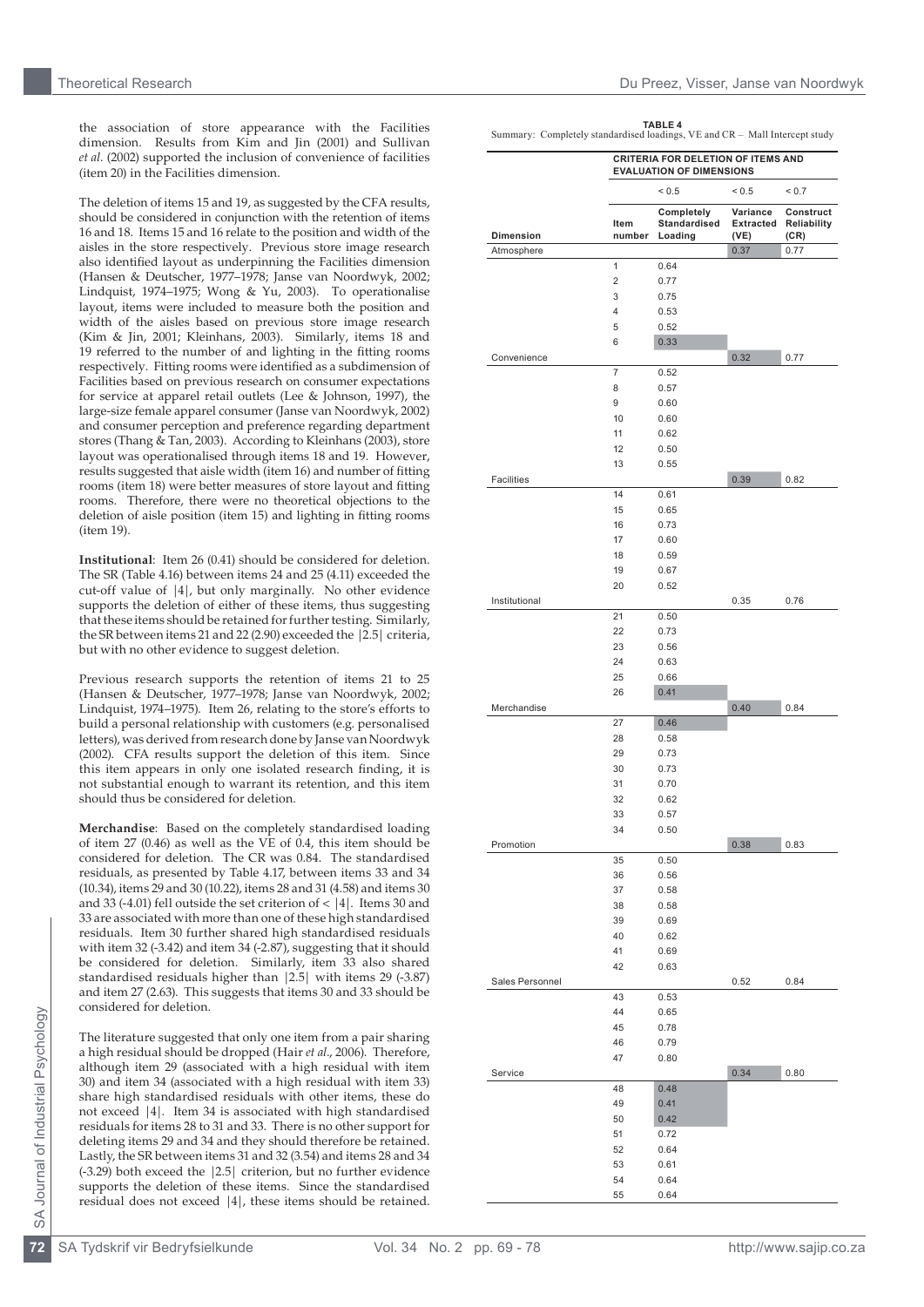**TABLE 5**<br>Standardised residuals for Atmosphere dimension – Mall intercept study

| <b>ITEM</b>       | Item 1  | Item 2  | Item 3         | Item 4  | Item 5 | Item 6 |
|-------------------|---------|---------|----------------|---------|--------|--------|
| Item 1            |         |         |                |         |        |        |
| Item 2            | 0.37    | ٠       |                |         |        |        |
| Item <sub>3</sub> | $-1.01$ | 1.27    | $\overline{a}$ |         |        |        |
| Item 4            | 1.01    | $-1.48$ | 0.10           | ۰       |        |        |
| Item 5            | $-0.67$ | $-0.69$ | 0.10           | 1.11    | ۰      |        |
| Item 6            | 0.70    | 0.36    | $-0.93$        | $-0.90$ | 0.76   | ۰      |

**Table 6** Standardised residuals for Convenience dimension – Mall intercept study

| <b>ITEM</b>       | Item 7  | Item 8  | Item 9  | Item 10 | Item 11 | Item 12 | Item 13 |
|-------------------|---------|---------|---------|---------|---------|---------|---------|
| Item <sub>7</sub> |         |         |         |         |         |         |         |
| Item 8            | $-0.08$ |         |         |         |         |         |         |
| Item 9            | $-0.97$ | $-1.06$ |         |         |         |         |         |
| Item 10           | 0.51    | $-0.47$ | 2.93    |         |         |         |         |
| Item 11           | 2.06    | $-0.77$ | 0.63    | $-0.09$ |         |         |         |
| Item 12           | 0.08    | 2.89    | $-1.14$ | $-1.85$ | $-2.02$ |         |         |
| Item 13           | $-0.81$ | $-0.20$ | $-0.87$ | $-0.33$ | 0.02    | 2.37    |         |
|                   |         |         |         |         |         |         |         |

| <b>TABLE 7</b>                                                         |
|------------------------------------------------------------------------|
| Standardised residuals for Facilities dimension - Mall intercept study |

| <b>ITEMS</b> |         | Item 14 Item 15 Item 16 |         | Item 17 | Item 18 | Item 19 | Item 20 |
|--------------|---------|-------------------------|---------|---------|---------|---------|---------|
| Item 14      | ۰       |                         |         |         |         |         |         |
| Item 15      | $-0.25$ | ٠                       |         |         |         |         |         |
| Item 16      | $-0.32$ | 7.05                    |         |         |         |         |         |
| Item 17      | $-0.66$ | 0.88                    | 0.21    | ۰       |         |         |         |
| Item 18      | $-0.08$ | $-3.91$                 | $-2.48$ | $-1.03$ | -       |         |         |
| Item 19      | $-0.22$ | $-3.50$                 | $-2.59$ | $-1.86$ | 9.40    |         |         |
| Item 20      | 1.76    | $-0.38$                 | $-1.98$ | 2.61    | $-1.86$ | $-0.08$ | ۰       |

The retention of items 28, 29, 31, 32, and 34 as supported by the CFA results confirms findings from the literature (Marks, 1976; Wong & Yu, 2003).

Odekerken-Schröder, De Wulf, Kasper, Kleijnen, Hoekstra and Commandeur (2001) as well as Koo (2003) confirmed that merchandise assortment (item 31) is associated with the Merchandise dimension. Cary and Zylla (1981) investigated fabric speciality store consumers' dissatisfaction with selected in-store attributes. They supported the inclusion of style (item 32) within the Merchandise dimension. Bellenger *et al*. (1977), Bellizzi, Crowley and Hasty (1983), as well as Wong and Teas (2001) determined through exploratory factor analysis that quality (item 34) is associated with Merchandise.

Based on the underlying structure of store image proposed in this series, items 28, 30 and 33 were included in the Merchandise dimension. Chowdhary (1999) investigated the apparel shopping behaviour of elderly men and women and included item 28 to measure the importance of the availability of imported merchandise. The CFA results support the inclusion of this item in the Merchandise dimension. Item 30, relating to the availability of exclusive merchandise (e.g. limited number manufactured), and item 33, relating to the availability of styles suited to my age, were included in a study by Thompson and Chen (1998), following a means-end approach to retail store image. The results from this paper/study do not support their inclusion within Merchandise. Since their inclusion was based on isolated research findings, there is no substantial evidence in support of their retention. Thus, these items (30 and 33) should be considered for deletion.

The results further support the deletion of item 27 associated<br>with merchandise assortment. However, various store with merchandise assortment. image studies support the inclusion of this item within the Merchandise dimension (Bellizzi *et al*., 1983; Cary & Zylla, 1981; Ko & Kincade, 1997; Koo, 2003; Odekerken-Schröder *et al*., 2001; Sullivan *et al*., 2002; Terblanché & Boshoff, 2004; Wong & Yu,

**Table 8** Standardised residuals for Institutional dimension – Mall intercept study

| <b>ITEMS</b> | Item 21 | Item 22 | Item 23 | Item 24 | Item 25 | Item 26 |
|--------------|---------|---------|---------|---------|---------|---------|
| Item 21      | ۰       |         |         |         |         |         |
| Item 22      | 2.90    | ۰       |         |         |         |         |
| Item 23      | 0.49    | 1.18    | ٠       |         |         |         |
| Item 24      | $-0.71$ | $-2.50$ | $-0.34$ |         |         |         |
| Item 25      | $-1.67$ | $-0.49$ | $-2.09$ | 4.11    | ۰       |         |
| Item 26      | $-1.56$ | $-0.39$ | 1.28    | 0.11    | 0.50    | -       |

**TABLE 9**<br>Standardised residuals for Merchandise dimension – Mall intercept study

| <b>ITEMS</b> |         |         | Item 27 Item 28 Item 29 Item 30 Item 31 Item 32 Item 33 Item 34 |         |                |                |       |  |
|--------------|---------|---------|-----------------------------------------------------------------|---------|----------------|----------------|-------|--|
| Item 27      |         |         |                                                                 |         |                |                |       |  |
| Item 28      | $-1.91$ |         |                                                                 |         |                |                |       |  |
| Item 29      | $-0.58$ | 0.88    |                                                                 |         |                |                |       |  |
| Item 30      | $-1.26$ | 0.00    | 10.22                                                           | ۰       |                |                |       |  |
| Item 31      | $-1.86$ | 4.58    | $-1.92$                                                         | $-0.78$ | $\overline{a}$ |                |       |  |
| Item 32      | 2.31    | $-0.71$ | $-3.21$                                                         | $-3.42$ | 3.54           | $\overline{a}$ |       |  |
| Item 33      | 2.63    | $-2.00$ | $-3.87$                                                         | $-4.01$ | $-2.27$        | 2.55           | ۰     |  |
| Item 34      | 2.19    | $-3.29$ | $-3.46$                                                         | $-2.87$ | $-2.78$        | 0.81           | 10.34 |  |

**TABLE 10**<br>Standardised residuals for Promotion dimension – Mall intercept study

| <b>ITEMS</b> |         |         |         |         |         | Item 35 Item 36 Item 37 Item 38 Item 39 Item 40 Item 41 |      | Item 42 |
|--------------|---------|---------|---------|---------|---------|---------------------------------------------------------|------|---------|
| Item 35      |         |         |         |         |         |                                                         |      |         |
| Item 36      | 0.41    |         |         |         |         |                                                         |      |         |
| Item 37      | 0.35    | 2.14    | ۰       |         |         |                                                         |      |         |
| Item 38      | 0.30    | 0.33    | 1.07    | ۰       |         |                                                         |      |         |
| Item 39      | $-0.57$ | 1.25    | $-0.44$ | 0.81    | ۰       |                                                         |      |         |
| Item 40      | $-0.53$ | $-0.32$ | $-0.67$ | $-1.68$ | $-0.22$ |                                                         |      |         |
| Item41       | 0.92    | $-2.09$ | $-1.00$ | $-1.46$ | $-0.05$ | 1.68                                                    | ۰    |         |
| Item 42      | $-1.02$ | $-1.93$ | $-1.39$ | 0.70    | $-0.90$ | 2.29                                                    | 2.64 | ۰       |

2003). Based on the substantial theoretical evidence for the retention of this item in the Merchandise dimension, it should be retained.

**Promotion**: All the completely standardised loadings exceeded the 0.5 cut-off value. Table 10 presents the standardised residuals for the Promotion dimension. Only one SR was higher than |2.5|, namely between items 41 and 42 (2.64), but with no evidence to suggest the deletion of either item.

Previous store image research supported the results from this study for the retention of all measurement items. Lindquist (1974–1975) first proposed the inclusion of advertising (item 35), displays (items 38 and 39) and sales incentives (item 40) in the Promotion dimension. This was supported by Janse van Noordwyk's (2002) findings that associate advertising (items 35, 36 and 37), displays (items 38 and 39) and sales incentives (items 40, 41 and 42) with Promotion. Wong and Yu (2003) provided support for advertising (item 35) and sales incentives (item 40) being associated with the Promotion dimension. Kleinhans (2003) included displays (items 38 and 39) and sales incentives (items 40, 41 and 42) in this dimension. Findings by Hansen and Deutscher (1977–1978), Marks (1976) and Thang and Tan (2003) further corroborated that advertising (item 35) should be included in Promotion. Lastly, Wong and Teas (2001) found that sales incentives (item 40) were associated with the Promotion dimension.

**Sales personnel**: None of the completely standardised loadings was below the 0.5 criterion as presented in Table 4. Both the VE (0.52) and CR (0.84) met the cut-off values of  $> 0.5$  and  $> 0.7$ respectively. The standardised residuals, presented in Table 11, between items 46 and 47 (6.76) and items 43 and 44 (4.70) exceeded the |4| cut-off value. Item 47 shared a residual of -2.58 with item 43, whilst items 44 and 46 shared a residual of -3.32. Deleting more than one item from this dimension would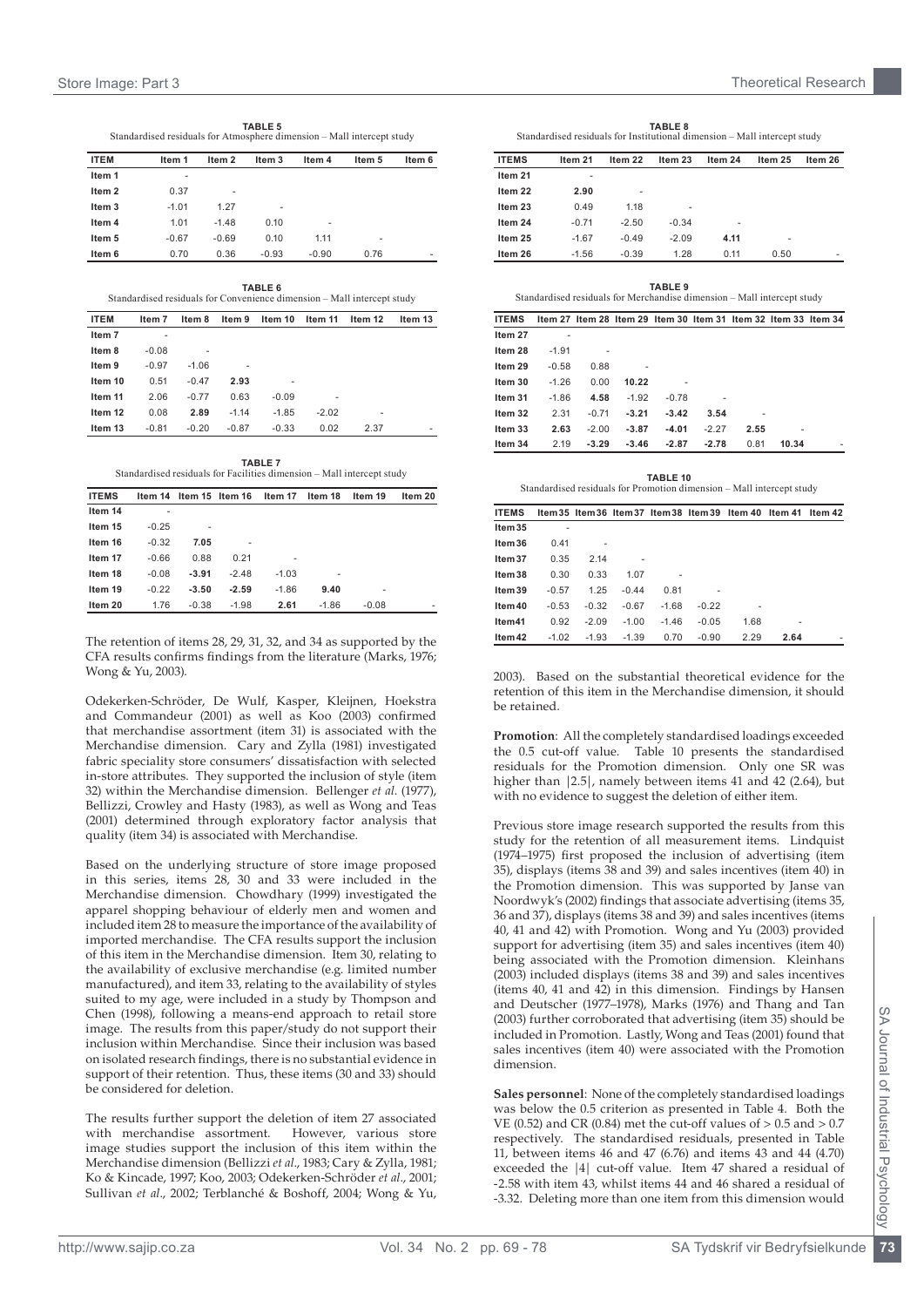result in fewer than four items for this dimension, resulting in underidentification. Therefore, based on the comparatively low standardised loading of item 43 (0.53), only this item could be considered for deletion. This is in accordance with recommendations in the literature suggesting that, if necessary, a poor-performing item should be retained to satisfy statistical identification requirements or to meet the minimum number of items necessary per factor consideration (Hair *et al*., 2006).

The retention of items 46 and 47, as suggested by the CFA results, are supported by results from Kleinhans (2003). Joyce and Lambert (1996) examined the impact of age on consumers' perception of retail store image. Their study did not focus on the underlying structure of store image but included individual items associated with store image. Item 44 (attractiveness of sales personnel) and item 45 (similarity in body type between sales personnel and myself) were derived from their study. The CFA results confirmed that these items should be included in the Sales personnel dimension and support their retention. However, the results from the current study do not provide support for Kleinhans' (2003) finding that item 43 should be retained within the Sales personnel dimension. Based on the isolated theoretical support for the inclusion of this item, it should be considered for deletion.

**Service**: The completely standardised loadings of items 48 (0.48), 49 (0.41) and 50 (0.42) were all less than 0.50 and should be considered for deletion. The deletion of item 49 was further supported by its item-total correlation (0.26) being less than the set criterion of > 0.3. VE did not meet the set cut-off value of > 0.5 and was recorded at 0.34. The CR of 0.80 met the set criterion of > 0.7. The shared standardised residuals (Table 12) between items 48 and 49 (6.55), items 48 and 50 (5.75) and items 48 and 54  $(-4.18)$  all exceeded  $|4|$ . In addition, the standardised residuals between items 49 and 52 (-3.80), items 49 and 54 (-3.53), items 49 and 50 (3.06), items 50 and 54 (-3.00) and items 49 and 53 (2.75) exceeded the |2.5| criterion. This supports the evidence from the standardised loadings, suggesting that items 48, 49 and 50 should be deleted. The standardised residuals between items 51 and 52 (3.98), items 54 and 55 (3.41) and items 52 and 54 (3.12) were higher than the |2.5| cut-off value. However, no other evidence suggests their deletion and they should therefore be retained.

The CFA results supporting the retention of items 52, 53 and 55 confirmed evidence from previous store image research. Support for delivery options, but not specifically mail order, can also be found in store image research (Grace & O'Cass, 2005; Ko & Kincade, 1997; Thang & Tan, 2003). The inclusion of item 55, associated with after-sales service, within the Service dimension was confirmed by Erdem, Oumlil and Tuncalp (1999), as well as Lee and Johnson (1997). Item 51 (availability of gift vouchers), relating to in-store service, was specific to the current study and its inclusion in Service is confirmed by the CFA results. Items 48, 49 and 50, all specific to sales personnel instore service, were not supported by the results of this study. In the review of the literature, various overlaps occurred between the Sales personnel and Service dimensions. Based on this, the Sales personnel interaction subdimension (including items 48, 49 and 50) was included within the Service dimension after pilot study 1. However, the CFA results from this phase of the study suggested that these items should not have been included in the Service dimension, even though findings from previous research indicated that items 48 and 49 should be included in a store image scale (Grace & O'Cass, 2005; Kleinhans, 2003; Koo, 2003; Lee & Johnson, 1997; Marks, 1976; Odekerken-Schröder *et al*., 2001; Terblanché & Boshoff, 2004).

Empirical findings from specific studies provide evidence that Sales personnel service is a dimension distinct from Service. Lee and Johnson (1997) distinguished between dimensions of *service – store amenities, service – store facilities*, and s*ervice – sales associates' attributes* in their qualitative study. Kleinhans (2003) identified *salespersons' service* and *various store services* dimensions through EFA. CFA confirmed two distinct dimensions, namely *employee service* and *after-sales service*, in a study on the interrelationships between store images, store satisfaction and store loyalty amongst Korean discount retail consumers (Koo, 2003). Lastly, Grace and O'Cass (2005) confirmed a model postulating that store service provision consists of *core service, employee service* and *servicescape*. Although not all research supports this distinction (Hansen & Deutscher, 1977–1978; Janse van Noordwyk, 2002; Lindquist, 1974–1975), there is substantial theoretical evidence that these items should be retained. Based on previous research findings, it could be suggested that the items be included in a distinct dimension incorporating sales personnel service.

Item 50 was specific to this study and there is no theoretical support for its retention. However, should a separate However, should a separate dimension for sales personnel service be included, it will be underidentified for CFA by only two items. Item 50 should therefore be retained and items previously deleted should be considered to ensure that the proposed sales personnel service dimension is identified for CFA with a minimum of four items.

#### **Convergent and discriminant validity – individual dimensions**

Completely standardised loadings, VE and CR were considered to assess the convergent and discriminant validity of the store image scale. Completely standardised loadings of  $> 0.5$ , VE of  $> 0.5$  and CR of  $> 0.7$  were used as criteria for establishing convergent validity as per recommendations in the literature (Hair *et al*., 2006). Items with completely standardised loadings of less than 0.5 have already been identified for the following dimensions, namely Atmosphere (item 6), Institutional (item 26), Merchandise (item 27) and Service (items 48, 49 and 50). Based on this, the first criterion for convergent validity was not met by these dimensions. The VE for each dimension shows that none of the dimensions, except for Sales personnel (0.52), meets the accepted criterion of  $> 0.5$ . The VE for the other dimensions is Atmosphere (0.37), Convenience (0.32), Facilities (0.39), Institutional (0.35), Merchandise (0.40), Promotion (0.38) and Service (0.34). This indicates that a greater amount of variance amongst the items is explained by measurement error rather than by the underlying dimension. The calculated CR for each dimension meets the set criteria of > 0.7, that is Atmosphere (0.77), Convenience (0.77), Facilities (0.82), Institutional (0.76), Merchandise (0.84), Promotional (0.83), Sales personnel (0.84) and Service (0.80).

These results provided support for the convergent validity of the Sales personnel dimension that meets all the set criteria.

**TABLE 11**<br>Standardised residuals for Sales personnel dimension – Mall intercept study

| <b>ITEMS</b> | Item 43 | Item 44 | Item 45 | Item 46 | Item 47 |
|--------------|---------|---------|---------|---------|---------|
| Item 43      | ۰       |         |         |         |         |
| Item 44      | 4.70    | ۰       |         |         |         |
| Item 45      | 0.20    | 2.40    | ۰       |         |         |
| Item 46      | $-1.78$ | $-3.32$ | $-1.07$ | ۰       |         |
| Item 47      | $-2.58$ | $-2.37$ | $-1.24$ | 6.76    | ۰       |

**Table 12**

Standardised residuals for Service dimension – Mall intercept study

| <b>ITEMS</b> |         |         |         |         | Item 48 Item 49 Item 50 Item 51 Item 52 Item 53 Item 54 Item 55 |         |      |  |
|--------------|---------|---------|---------|---------|-----------------------------------------------------------------|---------|------|--|
| Item 48      |         |         |         |         |                                                                 |         |      |  |
| Item 49      | 6.55    |         |         |         |                                                                 |         |      |  |
| Item 50      | 5.75    | 3.06    |         |         |                                                                 |         |      |  |
| Item 51      | $-2.29$ | $-1.75$ | $-2.02$ |         |                                                                 |         |      |  |
| Item 52      | $-2.16$ | $-3.80$ | $-0.48$ | 3.98    | ۰                                                               |         |      |  |
| Item 53      | 1.18    | 2.75    | 0.71    | $-1.06$ | $-1.56$                                                         | ٠       |      |  |
| Item 54      | $-4.18$ | $-3.53$ | $-3.00$ | 1.23    | 3.12                                                            | $-0.96$ | ۰    |  |
| Item 55      | $-1.03$ | $-0.69$ | $-1.28$ | $-0.21$ | $-1.95$                                                         | 0.73    | 3.41 |  |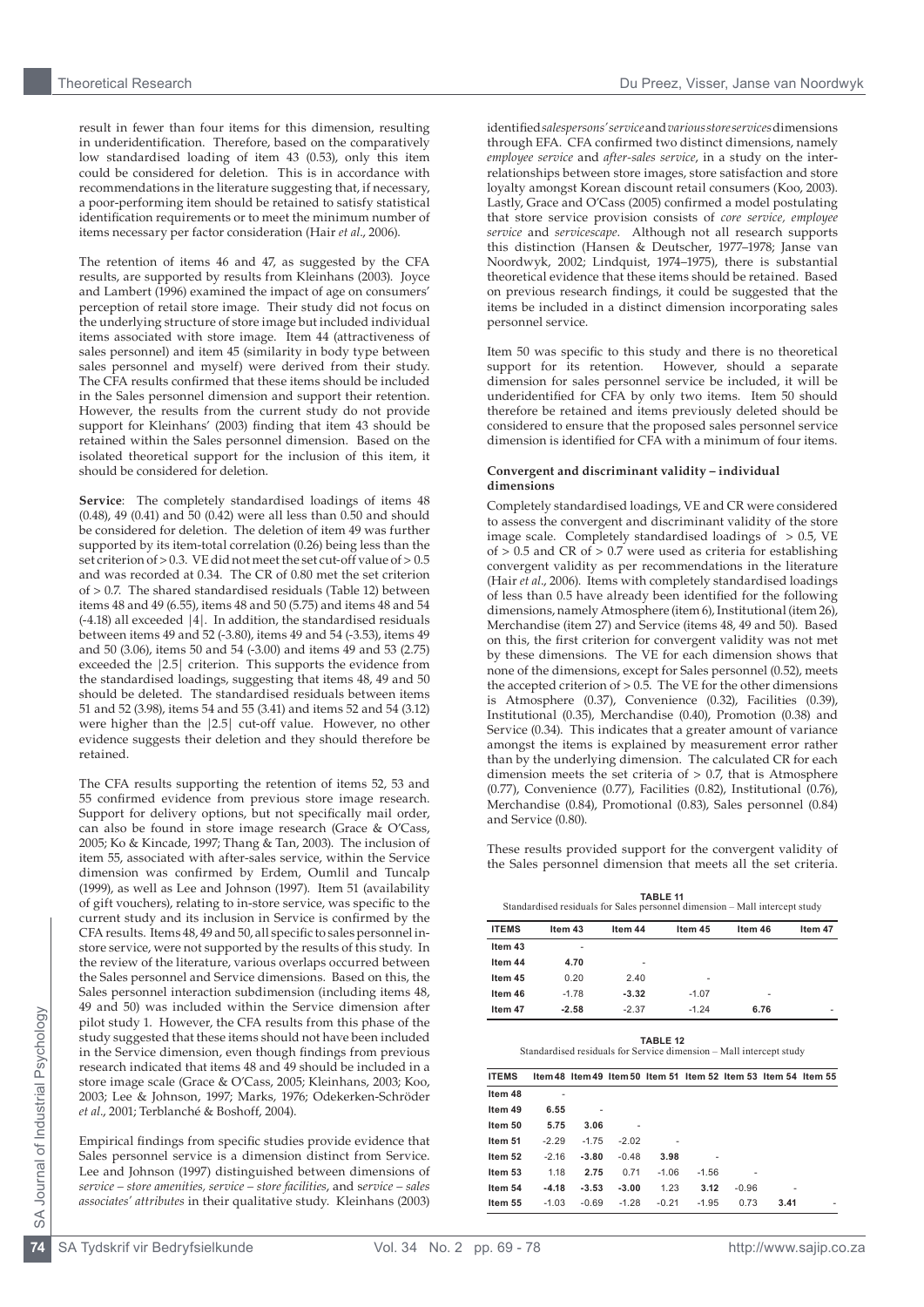**Table 13** Model fit indices of CFA on the Simplified Model of Apparel Store Image – Mall intercept study

| <b>ABSOLUTE FIT MEASURES</b>                    |                    |
|-------------------------------------------------|--------------------|
| Degrees of Freedom                              | 20                 |
| Minimum Fit Function Chi-Square                 | 206.09<br>p < 0.01 |
| Root Mean Square Error of Approximation (RMSEA) | 0.14               |
| Standardised Root Mean Residual (RMR)           | 0.064              |
| Goodness of Fit Index (GFI)                     | 0.91               |
| Adjusted Goodness of Fit (AGFI)                 | 0.83               |
| <b>INCREMENTAL FIT MEASURES</b>                 |                    |
| Non-Normed Fit Index (NNFI)                     | 0.89               |
| Comparative Fit Index (CFI)                     | 0.92               |

Results further suggested that the individual dimensions of Convenience, Facilities and Promotion meet two of the set criteria for convergent validity, namely completely standardised loadings and CR. It could be argued that this is indicative of marginal convergent validity, although all the prerequisites for convergent validity are not met. The Atmosphere, Institutional, Merchandise and Service dimensions, however, do not meet two of the set criteria and it can be concluded that these dimensions do not exhibit convergent validity. This provided further support for further purification of the store image scale through the deletion of the suggested items to improve convergent validity.

The VE of any two constructs and the squared correlation estimates between these constructs were investigated to support the discriminant validity of the scale. The interpretation of the squared correlation estimates has to be qualified by stating that the analysis for each dimension was based on a calculated composite score for all the items associated with the specific dimension. The squared correlation between Convenience and Facilities (0.35) was higher than the variance extracted for the Convenience dimension (0.32). Similarly, the squared correlation between Sales personnel and Service (0.38) exceeded the variance extracted for Service (0.33). These results provided evidence that the Convenience and Service dimensions lack discriminant validity and, therefore, implied that these dimensions are not statistically distinct from other dimensions included in the revised model of apparel store image (see Figure 2, Part 2). The deletion of the suggested items from the Convenience and Service dimensions will serve to further purify the store image scale, thereby improving discriminant validity. The results, however, provided support for the discriminant validity of the Atmosphere, Facilities, Institutional, Merchandise, Promotion and Sales personnel dimensions.

#### **Model fit – simplified model of apparel store image**

To assess the overall model fit, CFA was performed on the simplified model of apparel store image (see Figure 3, Part 2), based on the data obtained from the 55-item scale. Composite





scores for the measurement items of each dimension were calculated and a single composite indicator was employed for each dimension, as per recommendations in the literature (Hair *et al*., 2006; Netemeyer *et al*., 2003). This was deemed necessary and appropriate since the large number of dimensions and their associated measurement items necessitated a sample size requirement outside the scope of this study. Maximum likelihood was used as method of estimation, since the indicators were no longer associated with a Likert-type scale. Table 13 provides a summary of the model fit indices.

The minimum fit function chi-square is significant, suggesting poor fit. Again, however, the chi-square statistic's sensitivity to multivariate normality and sample size should be highlighted (Diamantopoulos & Sigauw, 2000). Root mean square error of approximation (RMSEA) falls outside the adopted criteria of < 0.08 for acceptable fit. The standardised root mean residual (RMR) also falls outside the set criterion of < 0.05. The goodnessof-fit index (GFI) value indicates good fit, since it is higher than 0.9. However, the adjusted goodness-of-fit index (AGFI) index does not meet this set criterion for good fit, namely > 0.9. The comparative fit index (CFI) value exceeds 0.9 and indicates good fit. The non-normed fit index (NNFI) index does not meet the set criterion of > 0.9 for good fit, although by only a small margin. From the results derived from the absolute fit measure, it can be concluded that the model does not exhibit acceptable fit. By implication, the implied model does not reproduce the observed model. The incremental fit measures indicate marginally acceptable fit. It can, therefore, be concluded that the implied model exhibits a better fit compared to the null model, assuming that all observed variables are uncorrelated.

**Table 14** Summary of conclusions on model fit, reliability and validity of the individual dimensions and Simplified Model of Apparel Store Image

| <b>MEASURE/DIMENSION</b> | <b>RELIABILITY</b> | <b>MODEL FIT</b> | <b>ITEM DELETION</b> | <b>CONVERGENT VALIDITY</b> | <b>DISCRIMINANT VALIDITY</b> |
|--------------------------|--------------------|------------------|----------------------|----------------------------|------------------------------|
| Atmosphere               | Acceptable         | Good             | 6                    | Acceptable                 | Good                         |
| Convenience              | Acceptable         | Good             | N/A                  | Acceptable                 | Poor                         |
| <b>Facilities</b>        | Acceptable         | Acceptable       | 15.19                | Acceptable                 | Good                         |
| Institutional            | Acceptable         | Good             | 26                   | Poor                       | Good                         |
| Merchandise              | Acceptable         | Poor             | 30.33                | Poor                       | Good                         |
| Promotion                | Acceptable         | Good             | N/A                  | Acceptable                 | Good                         |
| Sales personnel          | Acceptable         | Acceptable       | 43                   | Good                       | Good                         |
| Service                  | Acceptable         | Poor             | 48.49.50             | Acceptable                 | Poor                         |
| Total model              | Acceptable         | Poor             | N/A                  | Acceptable                 | N/A                          |

SA Journal of Industrial Psychology

SA Journal of Industrial Psychology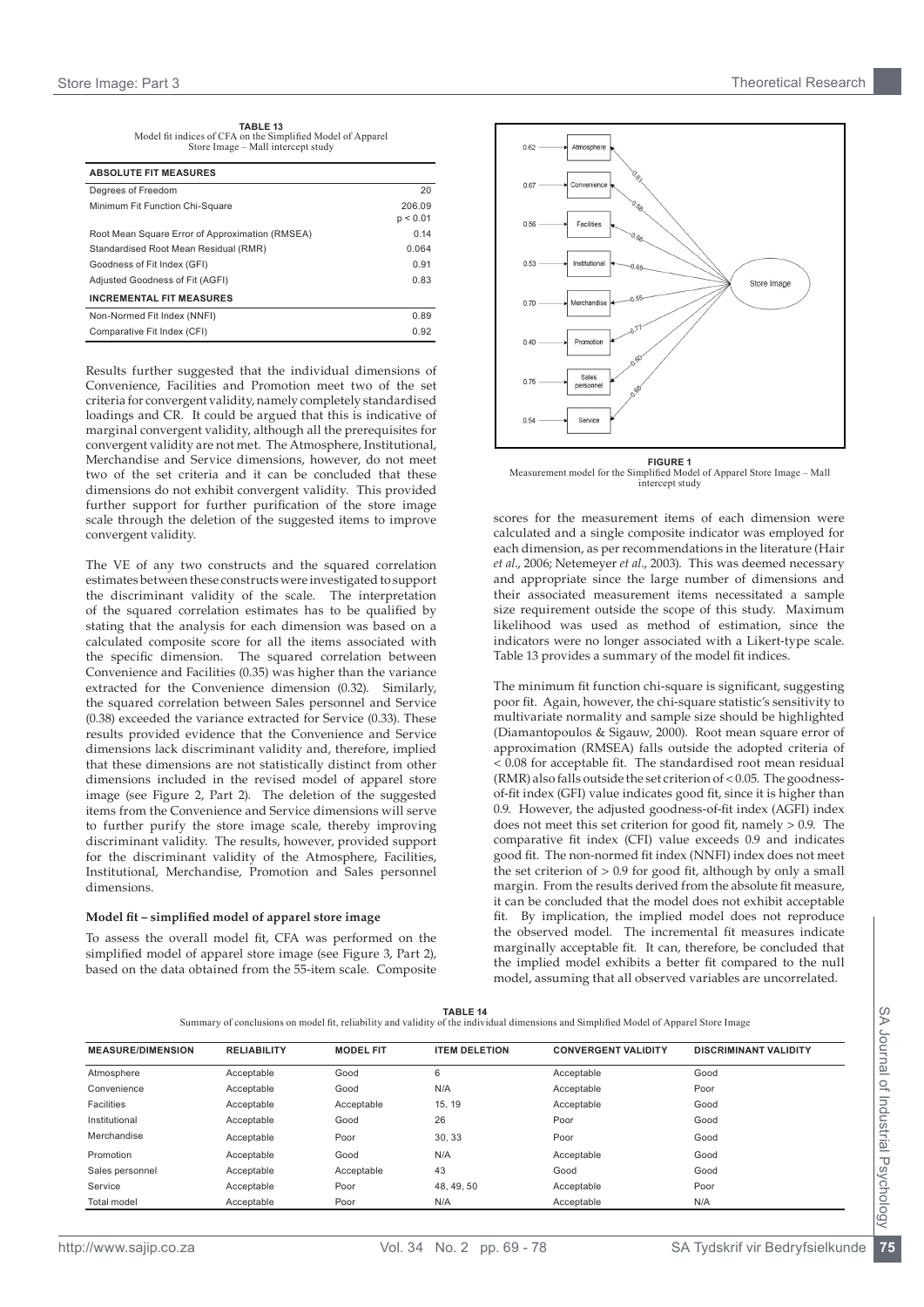## Theoretical Research Du Preez, Visser, Janse van Noordwyk

#### **Convergent validity – simplified model of apparel store image**

Convergent validity was established as per the criteria adopted for the individual dimensions. The completely standardised loadings of the dimensions from the CFA performed on the simplified model of apparel store image are presented in Figure 1.

The completely standardised loadings ranged from 0.50 for Sales personnel to 0.77 for Promotion. The VE is recorded as 0.40, which is lower than the cut-off value of  $> 0.5$ . The CR is calculated at 0.89. It can be concluded that the simplified model of apparel store image exhibits marginal convergent validity, since it met two of the set criteria. However, the results are still indicative of all measurements possibly not reflecting the same construct.

## **CONCLUSION**

The results obtained from this phase of the study regarding the model fit, reliability and validity of the individual dimensions and the simplified model of apparel store image are summarised in Table 14.

Based on the results of this phase, the final model of apparel store image, presented in Figure 2, was developed. This model reflects the deletion of suggested items from the ASIS, which could serve to improve the model fit. An additional dimension was added, namely Store personnel interaction. Subdimensions that were not represented by items retained in the store image scale were excluded.

The final model of apparel store image and the results from the practical implementation of the store image scale led to a revised definition of store image as a complex, multidimensional construct based on the perception of tangible and intangible store attributes associated with nine dimensions, namely Atmosphere, Convenience, Facilities, Institutional, Merchandise, Promotion, Sales personnel appearance, Sales personnel interaction and Service. These dimensions are further divided into subdimensions that are underpinned by specific store attributes. Store image has a gestalt nature that is represented by the interaction between the salient tangible and intangible store attributes. The formation of store image relies on the perception of a store, which varies according to retailer, product and target market. By implication, store image is influenced by (1) the consumer's perception of a set of salient store attributes, (2) the importance the consumer places on the various store image dimensions, the subdimensions and the associated store attributes, as well as (3) the retailer's manipulation of these store attributes through strategic management.

#### **Limitations of the study (Part 1 to 3)**

The boundaries and limitations of this series (in accordance with time, financial and feasibility constraints) are as follows:

- The proposed relationships in the theoretical model of store image and related consumer behaviour variables were of a conceptual nature (see Figure 1, Part 1). They were not investigated through empirical research in this study.
- To ensure that the scale length was acceptable for practical implementation, the ASIS could not be representative of all the subdimensions proposed in the revised model of



**Figure 2** Final Model of Apparel Store Image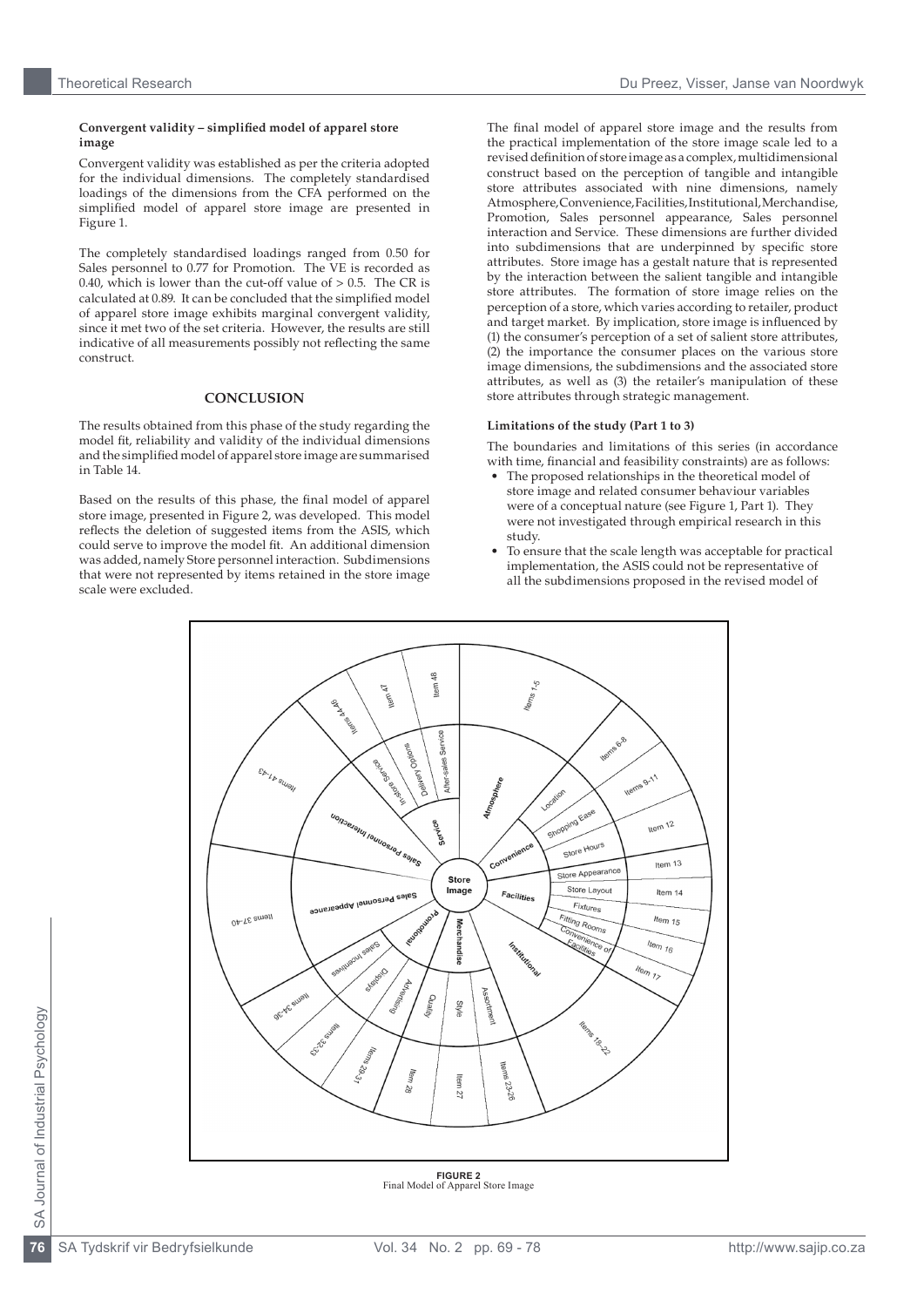apparel store image (see Figure 2, Part 2). This limited the insight into the underlying theoretical structure, specifically regarding the subdimensions of store image investigated in this study.

- The sample size requirements for the testing of the revised model of apparel store image, including the subdimensions, simultaneously through CFR fell outside the scope of this exploratory study. It could be argued that the testing of the comprehensive model would have provided additional insight.
- The study was limited to the geographical area of Cape Town and the store image scale was administered in English only.

However, these limitations were considered and addressed in the research design, statistical analysis and interpretation of the results. Therefore, the importance and relevance of the results of this exploratory research study continue to serve as a basis for future research.

## **Suggestions for further research**

Based on the results of this three-part series, the following recommendations for future research could be formulated:

- The final model of store image (see Figure 2) should be tested. The further validation of the model will enhance the definition of store image by confirming the dimensions that underpin the construct.
- The refined ASIS should be further tested empirically. Research in this regard will serve to verify scale reliability and further establish scale validity.
- The ASIS should be employed to measure consumers' and retail management's perception of store image. This will assist in ensuring that there is congruency between consumers and retail management regarding the perceived importance of store image dimensions.
- The ASIS could be adapted to measure consumers' perception of store image, i.e. positive or negative perception of store image. This will enable insight into consumers' actual perception of a store's image. It could further be adapted to measure consumers' ideal of store image, i.e. what consumers would like the store image to be.
- The valence of the various store image dimensions (as contributing to the formation of the total store image) could be established.
- The relationship between apparel store image and corporate and retail store branding warrants further investigation through empirical research. This will enhance the contextual framework for the study of store image.
- The proposed conceptual theoretical model of the relationship between store image and related consumer behaviour variables could be tested empirically. Thus, further insight will be gained into the store image construct domain.
- The ASIS should be applied in other product areas, as well as in different geographical areas and sample populations.

# **FINAL REMARKS**

Corporate and retail store branding strategies empower retailers to successfully differentiate themselves from their competitors in the complex, competitive apparel retail environment. The retail store is the culmination of these differentiation strategies where consumers actively interact with the corporate and retail store brand. Thus, store image becomes an integral component of corporate and retail store branding. By implication, an understanding of the perceived importance that consumers place on the dimensions and subdimensions of apparel store image becomes vital for retail differentiation. This exploratory study, reported in three papers, provides insight into what constitutes the underlying structure of apparel store image through the final model of apparel store image. An ASIS to measure the perceived importance of the dimensions of apparel store image was developed. The integration and manipulation of these salient dimensions in the corporate and retail store brand strategies will be the key to retail differentiation and, ultimately, success and survival. Store image research needs to move beyond isolated research findings. These articles attempted to significantly contribute in this regard.

## **REFERENCES**

- Bellenger, D.N., Robertson, D.H. & Greenberg, B.A. (1977). Shopping center patronage motives. *Journal of Retailing*, 53(2), 29–38.
- Bellizzi, J.S., Crowley, A.E. & Hasty, R.W. (1983). The effects of color in store design. *Journal of Retailing*, 59(1), 21–45.
- Cary, R.T. & Zylla, J.M. (1981). Fabric specialty stores: consumer dissatisfaction with selected in-store attributes. *Journal of Consumer Studies and Home Economics*, 5, 69–78.
- Chowdhary, U. (1999). Retail store attributes, fashion leadership and older consumers. *Journal of Fashion Marketing and Management*, 3(2), 126–132.
- Dabholkar, P.A., Thorpe, D.I. & Rentz, J.O. (1995). A measure of service quality for retail stores: scale development and validation. *Journal of the Academy of Marketing Science*, 24(1), 3–16.
- Dhurup, M., Venter, P.F. & Oosthuyzen, A. (2005). A factor analytical service quality measurement scale for supermarkets in South Africa. *South African Journal of Economic and Management Science*, 8(2), 140–153.
- Diamantopoulos, A. & Sigauw, J.A. (2000). *Introducing LISREL: a guide for the uninitiated*. London: Sage Publications.
- Dillon, W.R., Madden, T.J. & Firtle, N.H. (1994). *Marketing research in a marketing environment* (3rd Ed.). Burr Ridge, Illinois: Irwin.
- Du Preez, R. (2001). Female apparel shopping behaviour within a multi-cultural consumer society: variables, market segments, profiles and implications. Unpublished doctoral thesis. Stellenbosch: Stellenbosch University.
- Erdem, O., Oumlil, A.B. & Tuncalp, S. (1999). Consumer values and the importance of store attributes. *International Journal of Retail and Distribution Management*, 27(4), 137–144.
- Grace, D. & O'Cass, A. (2005). An examination of the antecedents of repatronage intentions across different store formats. *Journal of Retailing and Consumer Services*, 12(4), 227–243.
- Hair, J.F., Black, W.C., Babin, B.J., Anderson, R.E. & Tatham, R.L. (2006). *Multivariate data analysis* (6th Ed.). Upper Saddle River: Pearson/Prentice Hall.
- Hansen, R.A. & Deutscher, T. (1977–1978). An empirical investigation of attribute importance in retail store selection. *Journal of Retailing*, 53(4):59–72.
- Huddleston, P., Ford, I. & Mahoney, M.Y. (1990). The relationship between importance of retail store attributes and lifestyle of mature female consumers. *Journal of Consumer Studies and Home Economics*, 14, 71–85.
- Janse van Noordwyk, H.S. (2002). Perceived importance of retail store image attributes to the female large-size apparel consumer in a multicultural society. Unpublished master's thesis. Stellenbosch: Stellenbosch University.
- Jöreskog, K. & Sörbom, D. (2006). *LISREL 8.8.* Chicago, IL: Scientific Software International Inc.
- Joyce, M.L. & Lambert, D.R. (1996). Memories of the way stores were and retail store image. *International Journal of Retail and Distribution Management*, 24(1), 24–33.
- Kim, J.O. & Jin, B. (2001). Korean consumers' patronage of discount stores: domestic vs. multinational discount store shoppers' profiles. *Journal of Consumer Marketing*, 18(3), 236–255.